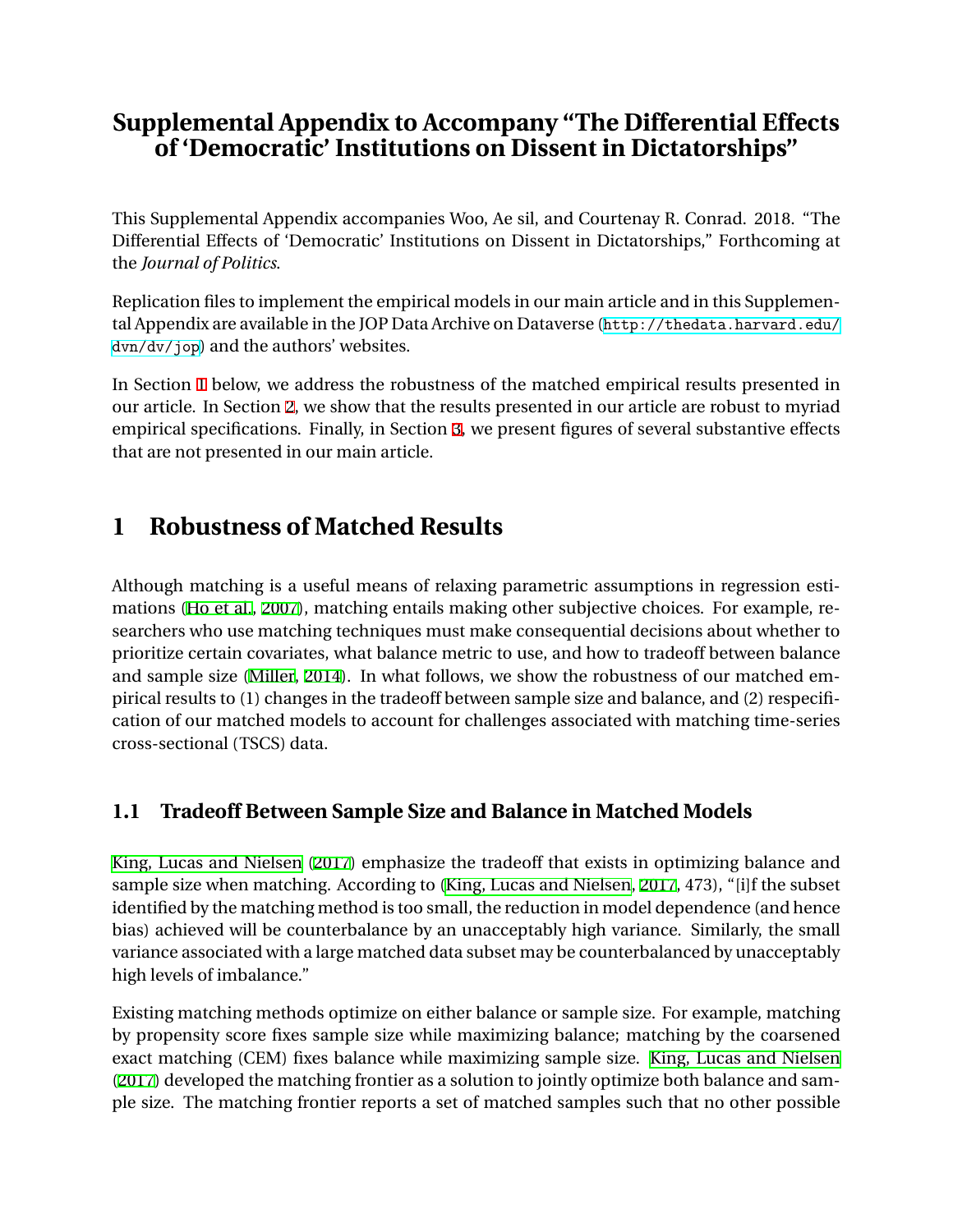subset of the same size has lower imbalance than the one reported in the matching frontier. By finding the matching frontier, [King, Lucas and Nielsen](#page-17-2) ([2017](#page-17-2)) argue, researchers can choose the appropriate matching solution in one step instead of tweaking the matching process manually to optimize on balance and sample size.

The results reported in our article are robust to matching using the matching frontier, as shown in Figure [1.](#page-1-0) The top left panel is the *L*<sup>1</sup> frontier. The y-axis indicates the degree to which the sample is balanced.  $L_1 = 1$  represents the highest level of imbalance in the sample;  $L_1 = 0$  represents the lowest level of imbalance. The x-axis shows the number of observation pruned for matching. In our data, we have approximately 2,800 country-year observations. The reduction in imbalance from trading off (im)balance for sample size is steep until pruning reaches about 500 observations. After about 500 observations are pruned, the reduction in imbalance becomes smaller as we prune more observations.

<span id="page-1-0"></span>



(d) Effect of Institutions on Riots

Figure 1: Matching Frontier Results ([King, Lucas and Nielsen,](#page-17-2) [2017](#page-17-2))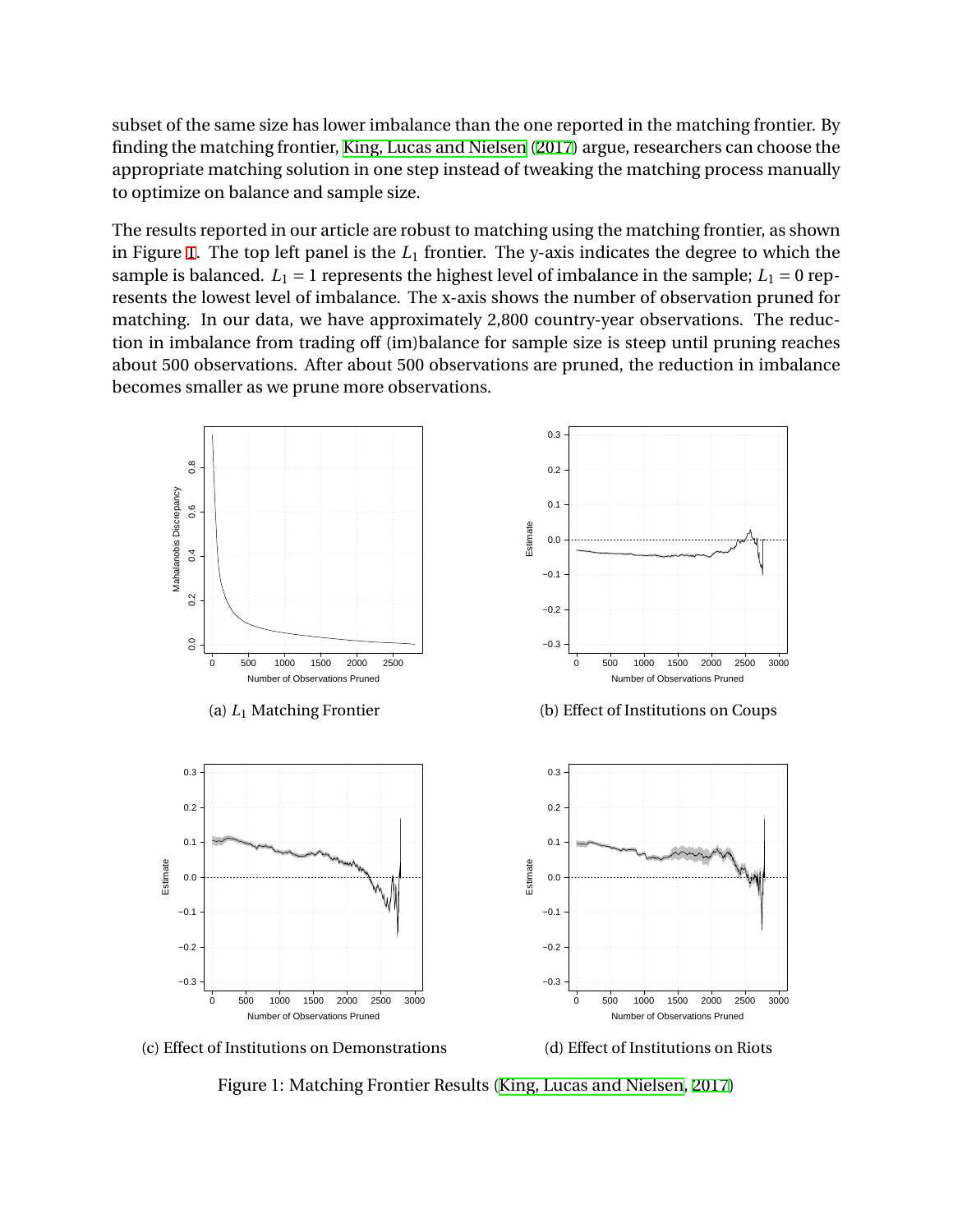The top-right panel of Figure [1](#page-1-0) displays the estimated effect of nominally democratic institutions on coups along that frontier (i.e., we as prune additional observations). As expected, the estimated effect of nominally democratic institutions on coups are negative across the majority of the frontier. The estimates show some instability after more than 2,000 observations are pruned from the data. Higher variance as more observations are pruned is to be expected [King,](#page-17-2) [Lucas and Nielsen](#page-17-2) [\(2017](#page-17-2)). The bottom-left panel and the bottom-right panel display the estimated effect of nominally democratic institutions on demonstrations and riots, respectively. In support of H2, the estimated effect of nominally democratic institutions are both positive across the majority of the frontier. Similar to our results on coups, the estimates show some instability after more than 2,000 observations are pruned; again this variance is to be expected when such a large number of observations are pruned. Overall, the results using the Matching Frontier ([King, Lucas and Nielsen,](#page-17-2) [2017\)](#page-17-2) are supportive of our hypotheses and provide additional evidence that our empirical results are robust to changes in the assumptions required by CEM matching techniques.

### **1.2 Matching with Time-Series Cross Sectional Data**

In the matched analyses reported in our article, we use time-series cross-sectional (TSCS) data; the country-year is our unit of observation. Each observation represents a panel-time period, such that observations of the same unit in different time-periods are recorded in our matched dataset. According to [Nielsen and Sheffield](#page-17-3) ([2009](#page-17-3)), standard matching methods match *observations* rather than panels and suggest that, in the case of TSCS data, treated *panels* should be matched with control *panels*. Matching observations within the same panel may be problematic; the assumption of independence between treated units and control units could be violated due to temporal dependence across observations [\(Young](#page-17-4), [2008\)](#page-17-4).

There is not yet a consensus on the "best" procedure for matching TSCS data. We follow [Nielsen](#page-17-5) ([2016](#page-17-5)), who provides an example of how to match TSCS data using the lags of the covariates. The idea is that we treat all of the lags as possible confounders and condition on them to match countries. In order to implement this strategy, we created four lagged variables (i.e., t-1, t-2, t-3, and t-4) of each of our six covariates (i.e., GDPPC, GDPPC Growth, Trade Openness, Military Leader, Communist, and Cold War). We then included the lags of the covariates in the CEM process to produce a matched sample. Table [1](#page-6-0) shows the results of this robustness check. The negative sign on co-optation for coups is consistent with our expectation (H1), but it does not reach traditional levels of statistical significance. The positive signs on co-optation for antigovernment demonstration and riots are consistent with our expectation (H2) and significant at traditional levels of statistical significance.

Table [1](#page-6-0) about here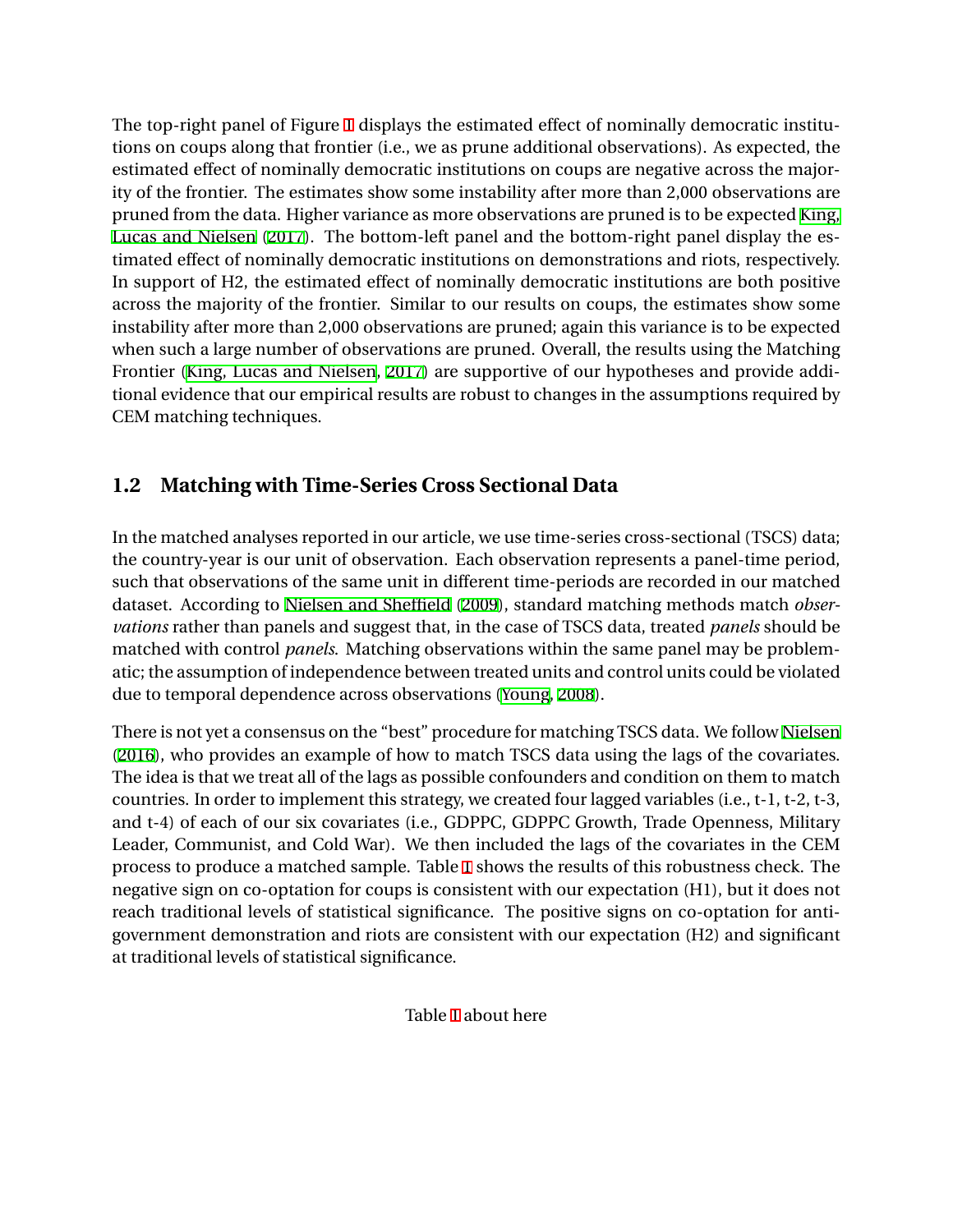## <span id="page-3-0"></span>**2 Other Robustness Checks**

Our results are robust to an alternative measure of coup attempts from [Powell and Thyne](#page-17-6) ([2011](#page-17-6)). Using data from [Powell and Thyne](#page-17-6) [\(2011\)](#page-17-6), we created a dependent variable coded 1 if a countryyear experiences either a failed or successful first coup attempt and 0 otherwise. Using data from [Powell and Thyne](#page-17-6) [\(2011\)](#page-17-6) generates a dataset with 91 dictatorships from 1950 to 2006. Table [2](#page-7-0) shows the robustness of our results to this alternative operationalization of our first dependent variable. The first two columns of the table report coefficient estimates from logit models with the unmatched sample. Column 3 and Column 4 report coefficient estimates from logit models with the matched CEM sample. Consistent with H1, the results from both samples show co-optative institutions to be negatively correlated with coups.

#### Table [2](#page-7-0) about here

Our results on popular dissent are also robust to alternative operationalizations. In their analysis of repression and dissent, [Ritter and Conrad](#page-17-7) ([2016](#page-17-7)) collapsed event data on dissent from the Social Conflict Analysis Database (SCAD) [\(Salehyan et al.](#page-17-8), [2012](#page-17-8)) into the province-day data for all African states. We collapse province-day data from [Ritter and Conrad](#page-17-7) ([2016](#page-17-7)) to the countryyear to match the unit of observation in the empirical tests reported in our article. Using these data, we generated three binary variables indicating the presence of a Spontaneous Demonstration, an Organized Riot, and a Spontaneous Riot. Merging these variables with the data used in our original analyses generated a dataset that includes data on 43 African dictatorships from 1990-2006. Tables [3](#page-8-0) and [4](#page-9-0) show the robustness of our results to these alternative measures of dissent. Table [3](#page-8-0) shows results using the unmatched sample. All types of dissent in the unmatched sample are positively correlated with co-optative institutions. Table [4](#page-9-0) shows results using the matched sample. All types of dissent in the matched sample are also positively correlated with co-optative institutions.

#### Tables [3](#page-8-0) and [4](#page-9-0) about here

In our main models, we measure our dependent variables using binary measures of coups and popular dissent. Our results are robust to using the original counts of elite coups, antigovernment demonstrations, and riots from [Banks](#page-17-9) ([2010\)](#page-17-9). Tables [5](#page-10-0) and [6](#page-11-0) show the robustness of our results to using negative binomial models with the aforementioned counts in both the unmatched and matched samples. As expected, elite coups are negatively correlated with cooptative institutions; anti-government demonstrations and riots are positively correlated with co-optative institutions.

#### Tables [5](#page-10-0) and [6](#page-11-0) about here

Our results are robust to the inclusion of a lagged dependent variable (Tables [7](#page-12-0) and [8](#page-13-0)).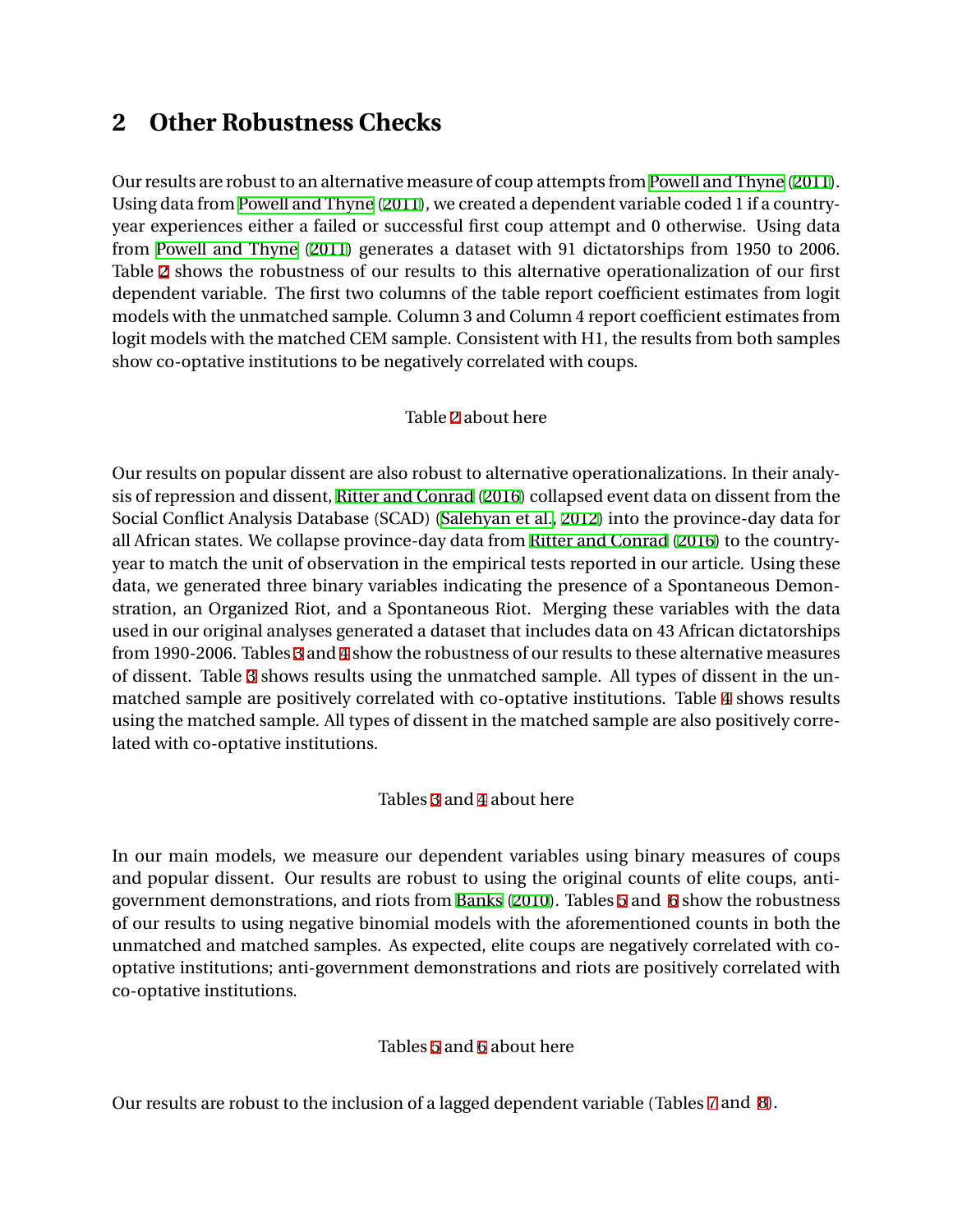Tables [7](#page-12-0) and [8](#page-13-0) about here

Our results are also robust to the inclusion of a third order polynomial time counter to account for temporal dependence [\(Carter and Signorino](#page-17-10), [2010](#page-17-10)). In the models that follow, we add  $t$ ,  $t^2$ , and  $t^3$  as additional aggressors so that the regression can serve as a third-order Taylor series approximation to the hazard. "*t*" refers to the number of years (duration) since the last event was observed. Tables [9](#page-14-0) and [10](#page-15-0) show that the are results are robust to the inclusion of the third order polynomial time counter in both the unmatched and matched samples.

Tables [9](#page-14-0) and [10](#page-15-0) about here

Finally, our results are robust to models that include country random effects models with clustered standard errors, as shown in Table [11](#page-16-0).

Table [11](#page-16-0) about here

## <span id="page-4-0"></span>**3 Additional Substantive Effects**

Figure [2](#page-5-0) shows the substantive effect of co-optation on anti-government demonstrations. As noted in the article, we chose to relegate these figures to the Supplemental Appendix.present in the text of our article.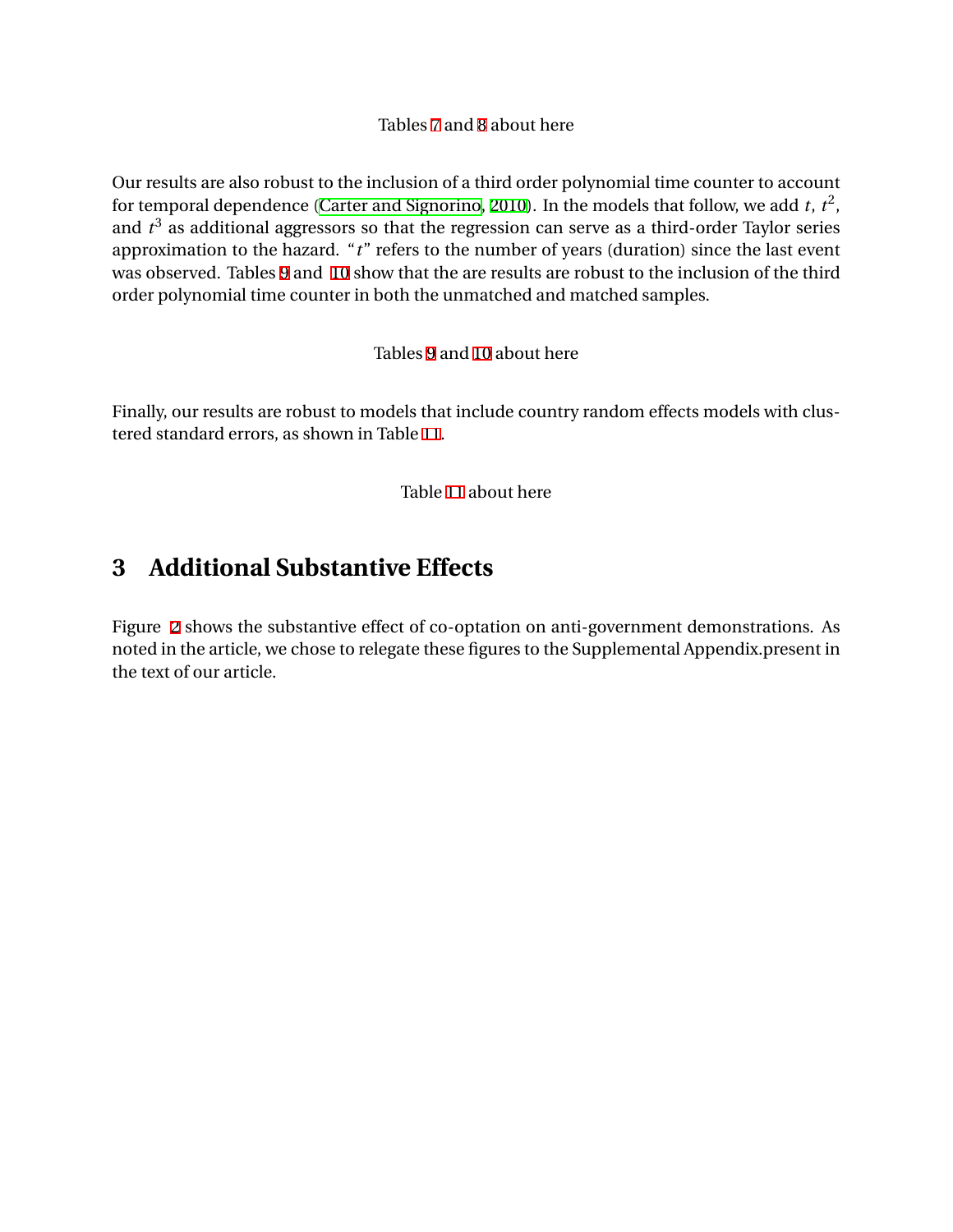<span id="page-5-0"></span>

Figure 2: Change in the Expected Probability of an Anti-Government Demonstration With (Red) and Without a Co-optative Legislature (Blue)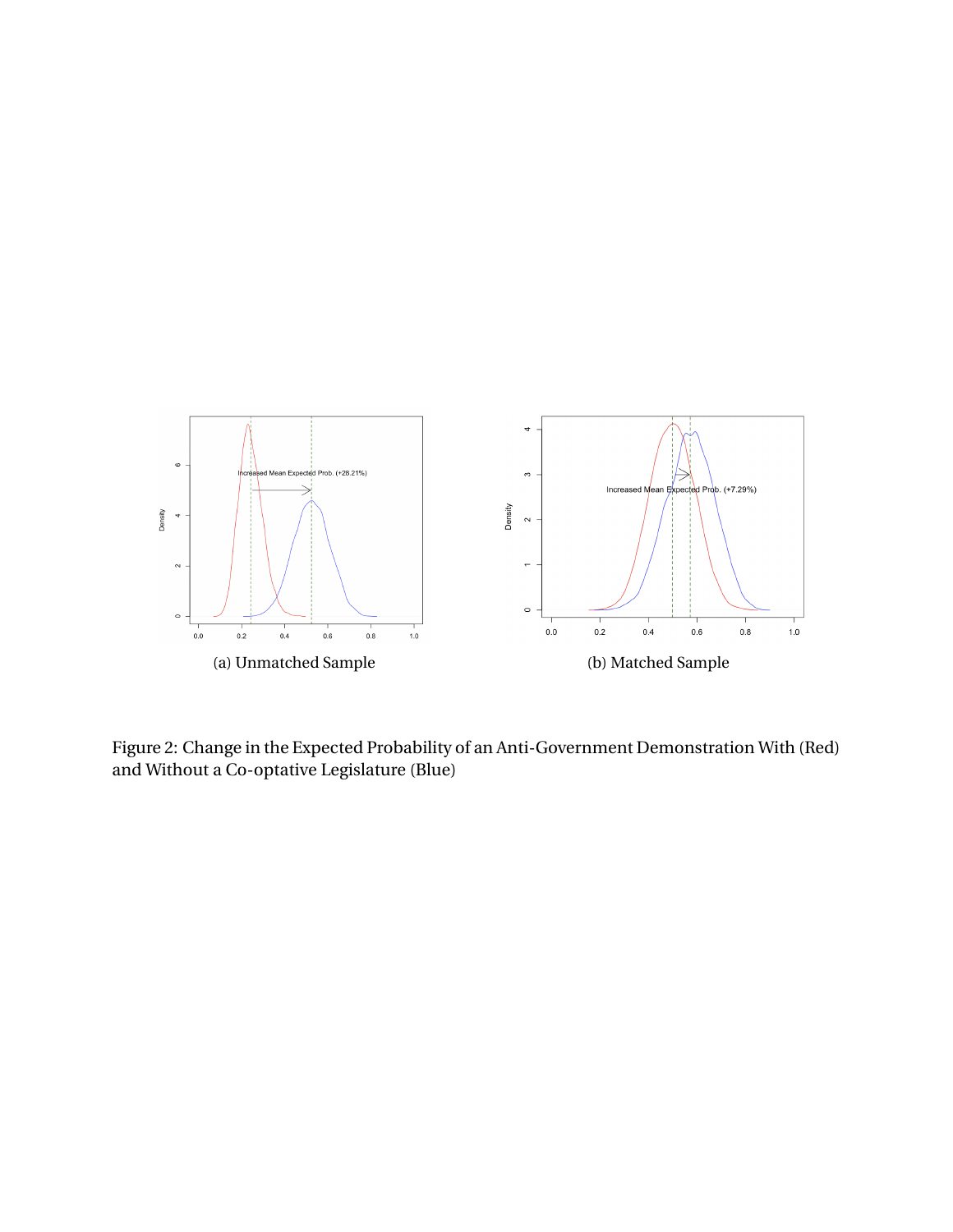|                       |                 |              | Dependent variables:       |            |             |             |
|-----------------------|-----------------|--------------|----------------------------|------------|-------------|-------------|
|                       | DV: Elite Coups |              | DV: Anti-Gov Demonstration |            | DV: Riots   |             |
|                       | (1)             | (2)          | (3)                        | (4)        | (5)         | (6)         |
| Co-optation           | $-0.825$        | $-0.291$     | $0.670***$                 | $0.703***$ | $0.909***$  | $0.883***$  |
|                       | (0.576)         | (0.669)      | (0.237)                    | (0.246)    | (0.234)     | (0.240)     |
| <b>GDPPC</b>          |                 | $-12.449***$ |                            | 0.115      |             | 0.910       |
|                       |                 | (4.431)      |                            | (0.725)    |             | (0.727)     |
| <b>GDPPC Growth</b>   |                 | $0.303***$   |                            | 0.057      |             | $0.075*$    |
|                       |                 | (0.104)      |                            | (0.042)    |             | (0.043)     |
| <b>Trade Openness</b> |                 | $0.042**$    |                            | $-0.005$   |             | $-0.002$    |
|                       |                 | (0.018)      |                            | (0.006)    |             | (0.006)     |
| Military Leader       |                 | $-0.677$     |                            | 0.199      |             | 0.491       |
|                       |                 | (0.902)      |                            | (0.419)    |             | (0.427)     |
| Communist             |                 | $-1.370$     |                            | 0.409      |             | 0.247       |
|                       |                 | (1.446)      |                            | (0.661)    |             | (0.681)     |
| Cold War              |                 | 0.495        |                            | $-0.793**$ |             | $-0.339$    |
|                       |                 | (1.470)      |                            | (0.352)    |             | (0.360)     |
| Constant              | $-3.025***$     | $-4.121**$   | $-1.797***$                | $-1.305**$ | $-1.848***$ | $-2.248***$ |
|                       | (0.278)         | (2.011)      | (0.167)                    | (0.663)    | (0.170)     | (0.694)     |
| Observations          | 2,789           | 2,789        | 2,789                      | 2,789      | 2,789       | 2,789       |
| Log Likelihood        | $-71.523$       | $-56.245$    | $-227.187$                 | $-219.239$ | $-229.196$  | $-221.804$  |
| Akaike Inf. Crit.     | 147.046         | 128.489      | 458.374                    | 454.477    | 462.392     | 459.609     |

Table 1: The Relationship Between Dictatorial Legislatures and Coups (Matched with Covariate Lags)

<span id="page-6-0"></span>*Note:*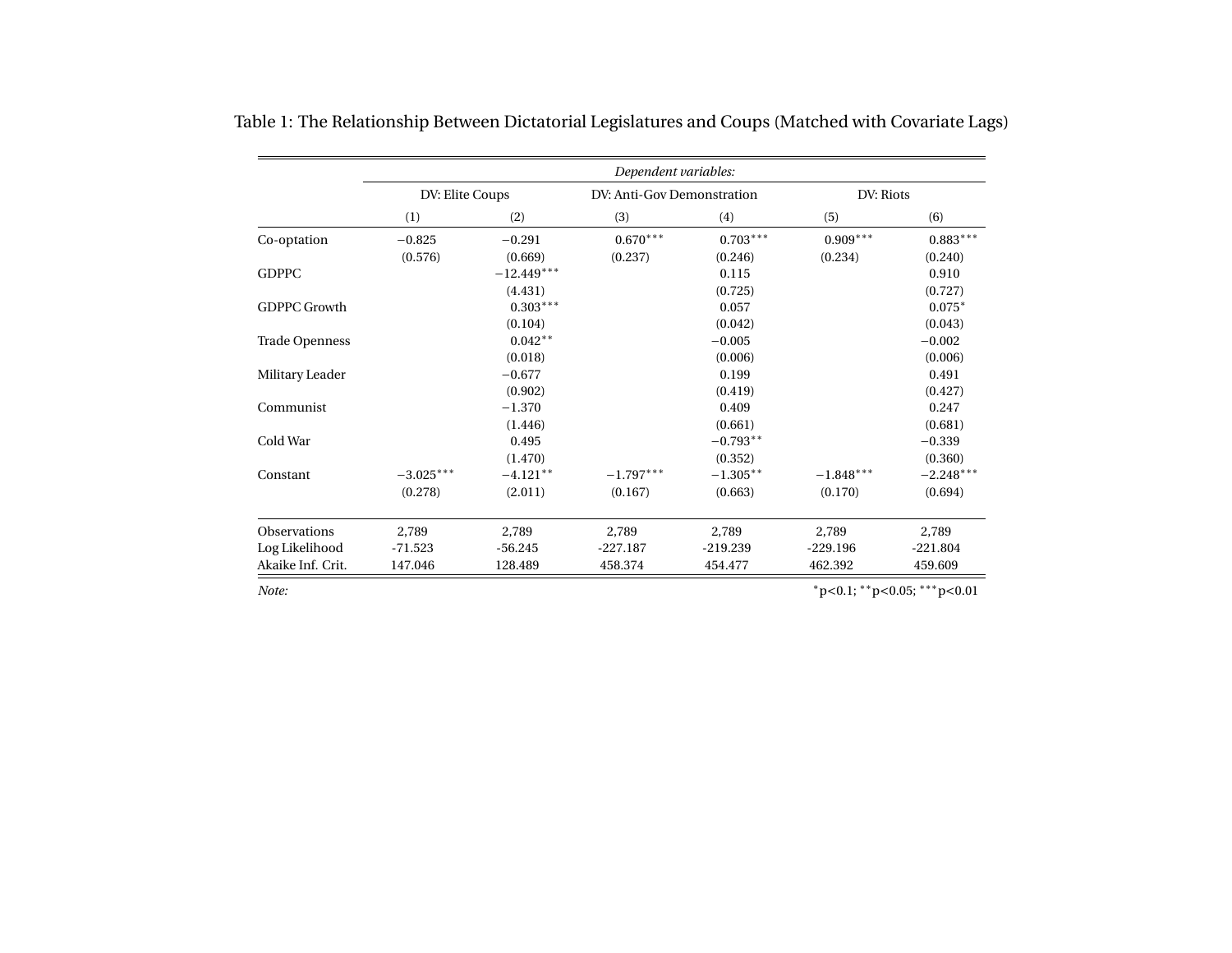<span id="page-7-0"></span>

|                       | <b>Unmatched</b> |             |             | Matched     |
|-----------------------|------------------|-------------|-------------|-------------|
|                       | DV: Coups        |             |             | DV: Coups   |
|                       | (1)              | (2)         | (3)         | (4)         |
| Co-optation           | $-0.663***$      | $-0.592***$ | $-0.675***$ | $-0.654***$ |
|                       | (0.189)          | (0.208)     | (0.202)     | (0.203)     |
| <b>GDPPC</b>          |                  | $-0.028***$ |             | $-0.473$    |
|                       |                  | (0.009)     |             | (0.362)     |
| <b>GDPPC Growth</b>   |                  | $-0.602***$ |             | $-0.030*$   |
|                       |                  | (0.225)     |             | (0.016)     |
| <b>Trade Openness</b> |                  | $-0.003$    |             | $-0.001$    |
|                       |                  | (0.002)     |             | (0.003)     |
| Military Leader       |                  | $0.665***$  |             | $0.689***$  |
|                       |                  | (0.176)     |             | (0.199)     |
| Communist             |                  | $-1.937***$ |             | $-0.876$    |
|                       |                  | (0.596)     |             | (0.590)     |
| Cold War              |                  | $-0.093$    |             | 0.079       |
|                       |                  | (0.202)     |             | (0.197)     |
| Constant              | $-2.577***$      | $-2.319***$ | $-2.396***$ | $-2.436***$ |
|                       | (0.095)          | (0.267)     | (0.111)     | (0.279)     |
| Observations          | 2,734            | 2,734       | 2,734       | 2,734       |
| Log Likelihood        | $-599.816$       | $-559.790$  | $-443.047$  | $-430.631$  |
| Akaike Inf. Crit.     | 1,203.632        | 1,135.579   | 890.095     | 877.263     |

Table 2: The Relationship Between Dictatorial Legislatures and Coups from Powell and Thyne (2011)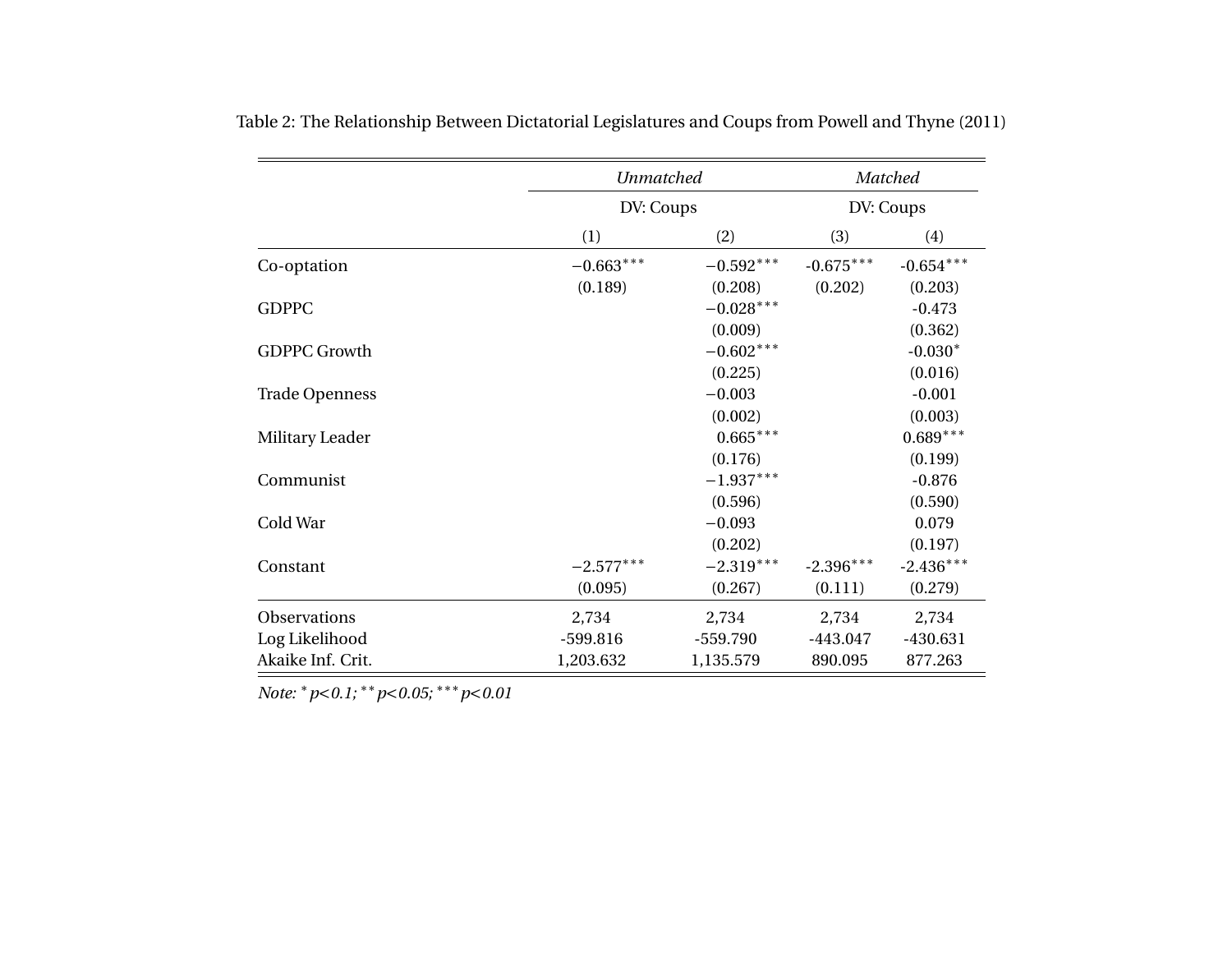|                       |                           |             | Dependent variables: |             |                  |             |
|-----------------------|---------------------------|-------------|----------------------|-------------|------------------|-------------|
|                       | Spontaneous Demonstration |             | Organized Riot       |             | Spontaneous Riot |             |
|                       | (1)                       | (2)         | (3)                  | (4)         | (5)              | (6)         |
| Co-optation           | $0.360*$                  | 0.325       | $0.869**$            | $0.845**$   | $0.700***$       | $0.679***$  |
|                       | (0.192)                   | (0.209)     | (0.338)              | (0.364)     | (0.203)          | (0.221)     |
| <b>GDPPC</b>          |                           | 0.013       |                      | 0.011       |                  | 0.008       |
|                       |                           | (0.010)     |                      | (0.016)     |                  | (0.011)     |
| <b>GDPPC Growth</b>   |                           | $0.714***$  |                      | $1.088**$   |                  | $0.824***$  |
|                       |                           | (0.299)     |                      | (0.470)     |                  | (0.304)     |
| <b>Trade Openness</b> |                           | 0.001       |                      | $-0.006$    |                  | 0.001       |
|                       |                           | (0.003)     |                      | (0.005)     |                  | (0.003)     |
| Military Leader       |                           | $0.683***$  |                      | $0.802***$  |                  | $0.579***$  |
|                       |                           | (0.198)     |                      | (0.308)     |                  | (0.203)     |
| Communist             |                           |             |                      |             |                  |             |
| Cold War              |                           | $-0.372$    |                      | $-0.475$    |                  | $-0.355$    |
|                       |                           | (0.304)     |                      | (0.565)     |                  | (0.323)     |
| Constant              | $-1.128***$               | $-1.633***$ | $-2.876***$          | $-3.113***$ | $-1.443***$      | $-1.955***$ |
|                       | (0.155)                   | (0.288)     | (0.297)              | (0.492)     | (0.170)          | (0.307)     |
| <b>Observations</b>   | 588                       | 588         | 588                  | 588         | 588              | 588         |
| Log Likelihood        | $-351.804$                | $-342.588$  | $-178.922$           | $-173.328$  | $-337.944$       | $-330.357$  |
| Akaike Inf. Crit.     | 707.608                   | 699.176     | 361.845              | 360.655     | 679.888          | 674.714     |

Table 3: The Relationship Between Dictatorial Legislatures and Dissent from SCAD (Unmatched)

<span id="page-8-0"></span>*Note:* None of authoritarian countries available for SCAD from 1990-2006 was communist.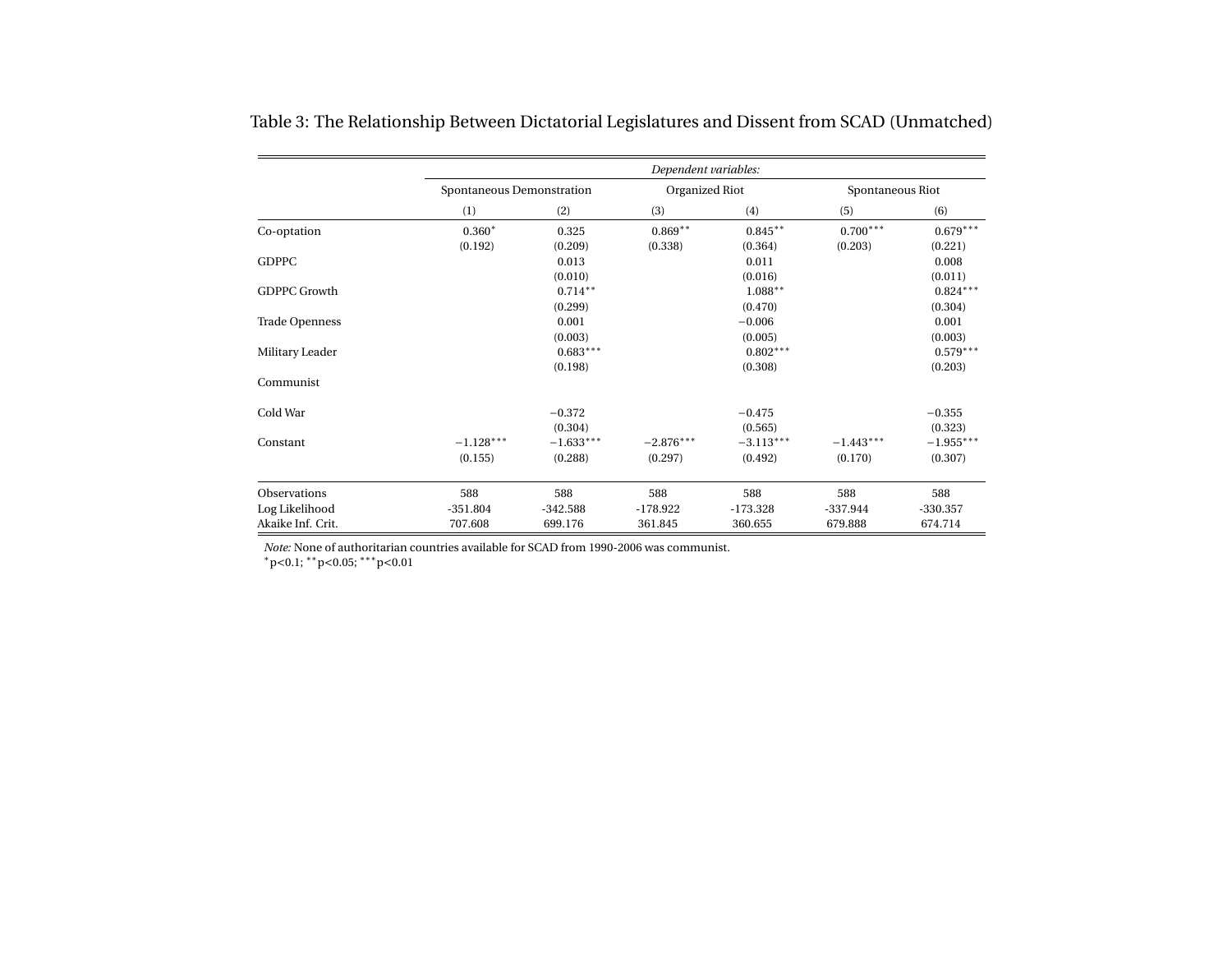|                       |                           |             | Dependent variable: |             |                  |             |
|-----------------------|---------------------------|-------------|---------------------|-------------|------------------|-------------|
|                       | Spontaneous Demonstration |             | Organized Riot      |             | Spontaneous Riot |             |
|                       | (1)                       | (2)         | (3)                 | (4)         | (5)              | (6)         |
| Co-optation           | $0.558*$                  | $0.556*$    | 0.683               | 0.792       | $0.543*$         | $0.530*$    |
|                       | (0.288)                   | (0.293)     | (0.476)             | (0.509)     | (0.296)          | (0.307)     |
| <b>GDPPC</b>          |                           | 0.355       |                     | $10.526***$ |                  | 1.739       |
|                       |                           | (1.119)     |                     | (2.335)     |                  | (1.148)     |
| <b>GDPPC Growth</b>   |                           | 0.013       |                     | $-0.052$    |                  | 0.031       |
|                       |                           | (0.025)     |                     | (0.044)     |                  | (0.028)     |
| <b>Trade Openness</b> |                           | $-0.001$    |                     | $-0.070***$ |                  | $-0.005$    |
|                       |                           | (0.006)     |                     | (0.018)     |                  | (0.006)     |
| Military Leader       |                           | $0.636**$   |                     | $1.025***$  |                  | $1.040***$  |
|                       |                           | (0.278)     |                     | (0.500)     |                  | (0.298)     |
| Communist             |                           |             |                     |             |                  |             |
| Cold War              |                           | $-2.428$    |                     | $-14.636$   |                  | $-2.279$    |
|                       |                           | (2.673)     |                     | (958.598)   |                  | (2.685)     |
| Constant              | $-1.328***$               | $-1.655***$ | $-2.762***$         | $-2.012***$ | $-1.416***$      | $-2.061***$ |
|                       | (0.240)                   | (0.392)     | (0.413)             | (0.634)     | (0.246)          | (0.424)     |
| <b>Observations</b>   | 588                       | 588         | 588                 | 588         | 588              | 588         |
| Log Likelihood        | $-160.885$                | $-156.562$  | $-82.664$           | $-66.107$   | $-156.092$       | $-145.197$  |
| Akaike Inf. Crit.     | 325.770                   | 327.124     | 169.327             | 146.213     | 316.185          | 304.394     |

Table 4: The Relationship Between Dictatorial Legislatures and Dissent from SCAD (Matched)

<span id="page-9-0"></span>*Note:* None of authoritarian countries available for SCAD from 1990-2006 was communist.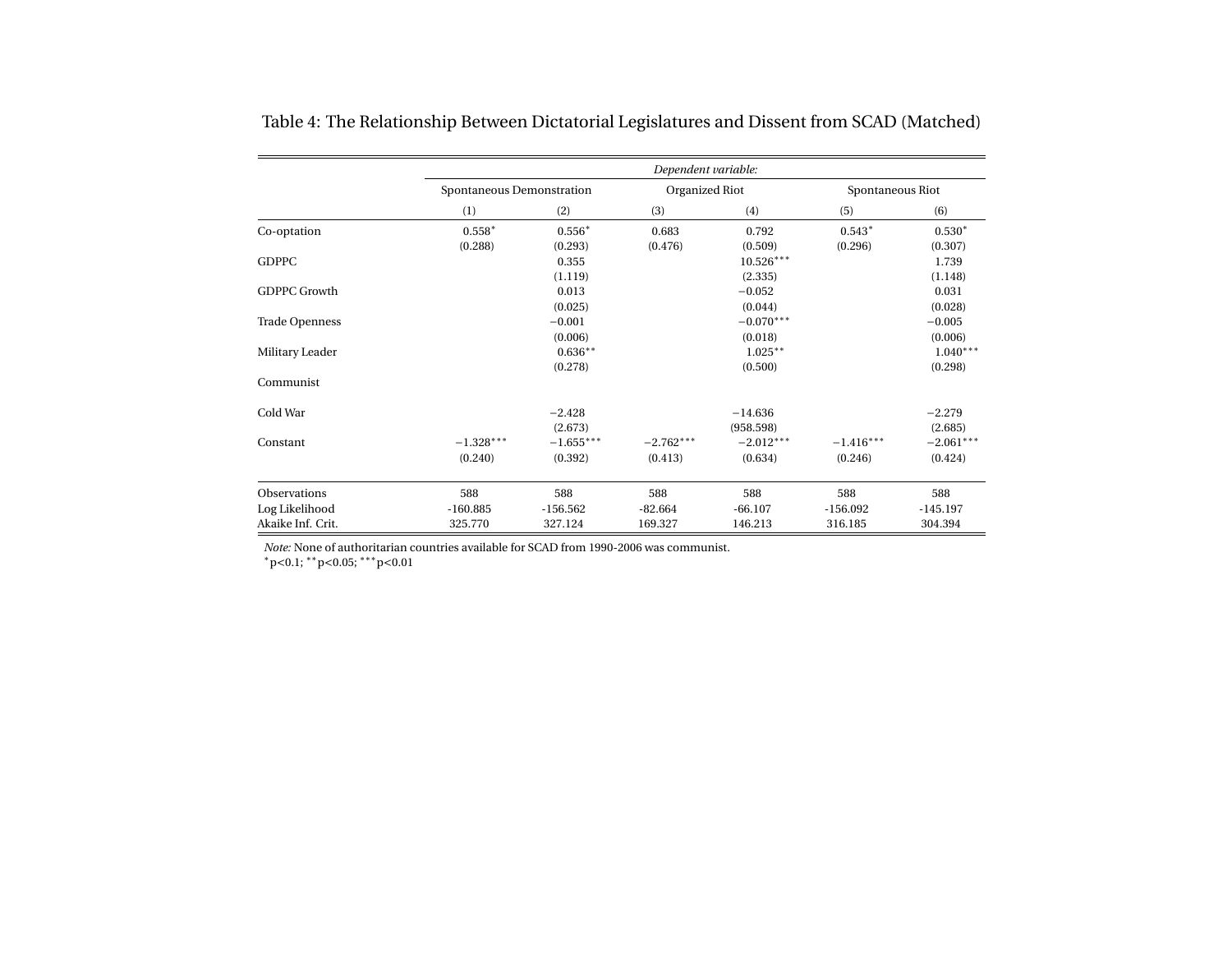|                       | Dependent variables: |                   |                   |                            |                   |                   |  |
|-----------------------|----------------------|-------------------|-------------------|----------------------------|-------------------|-------------------|--|
|                       |                      | DV: Elite Coups   |                   | DV: Anti-Gov Demonstration |                   | DV: Riots         |  |
|                       | (1)                  | (2)               | (3)               | (4)                        | (5)               | (6)               |  |
| Co-optation           | $-0.756***$          | $-0.616**$        | $0.926***$        | $0.933***$                 | $0.887***$        | $1.052***$        |  |
|                       | (0.226)              | (0.243)           | (0.129)           | (0.136)                    | (0.123)           | (0.130)           |  |
| <b>GDPPC</b>          |                      | $-0.508**$        |                   | 0.080                      |                   | $-0.097$          |  |
|                       |                      | (0.244)           |                   | (0.092)                    |                   | (0.097)           |  |
| <b>GDPPC Growth</b>   |                      | $-0.018$          |                   | $-0.019***$                |                   | $-0.023***$       |  |
|                       |                      | (0.011)           |                   | (0.007)                    |                   | (0.007)           |  |
| <b>Trade Openness</b> |                      | $-0.003$          |                   | $-0.012***$                |                   | $-0.010***$       |  |
|                       |                      | (0.003)           |                   | (0.002)                    |                   | (0.002)           |  |
| Military Leader       |                      | $0.575***$        |                   | 0.181                      |                   | 0.086             |  |
|                       |                      | (0.204)           |                   | (0.140)                    |                   | (0.133)           |  |
| Communist             |                      | $-0.395$          |                   | $-0.085$                   |                   | $-0.278$          |  |
|                       |                      | (0.354)           |                   | (0.199)                    |                   | (0.192)           |  |
| Cold War              |                      | 0.149             |                   | $-0.283**$                 |                   | $0.512***$        |  |
|                       |                      | (0.246)           |                   | (0.143)                    |                   | (0.143)           |  |
| Constant              | $-2.877***$          | $-2.853***$       | $-1.250***$       | $-0.448**$                 | $-1.422***$       | $-1.212***$       |  |
|                       | (0.110)              | (0.322)           | (0.084)           | (0.201)                    | (0.081)           | (0.198)           |  |
| <b>Observations</b>   | 2,800                | 2,800             | 2,800             | 2,800                      | 2,800             | 2,800             |  |
| Log Likelihood        | $-510.948$           | $-495.623$        | $-2,001.493$      | $-1,966.330$               | $-1,878.890$      | $-1,836.899$      |  |
| θ                     | $0.296**$ (0.116)    | $0.388**$ (0.163) | $0.113***(0.008)$ | $0.130***(0.009)$          | $0.135***(0.010)$ | $0.163***(0.013)$ |  |
| Akaike Inf. Crit.     | 1,025.897            | 1,007.245         | 4,006.987         | 3,948.661                  | 3,761.779         | 3,689.798         |  |

Table 5: The Relationship Between Dictatorial Legislatures, Elite Coups & Popular Dissent Counts (Unmatched)

<span id="page-10-0"></span>*Note:*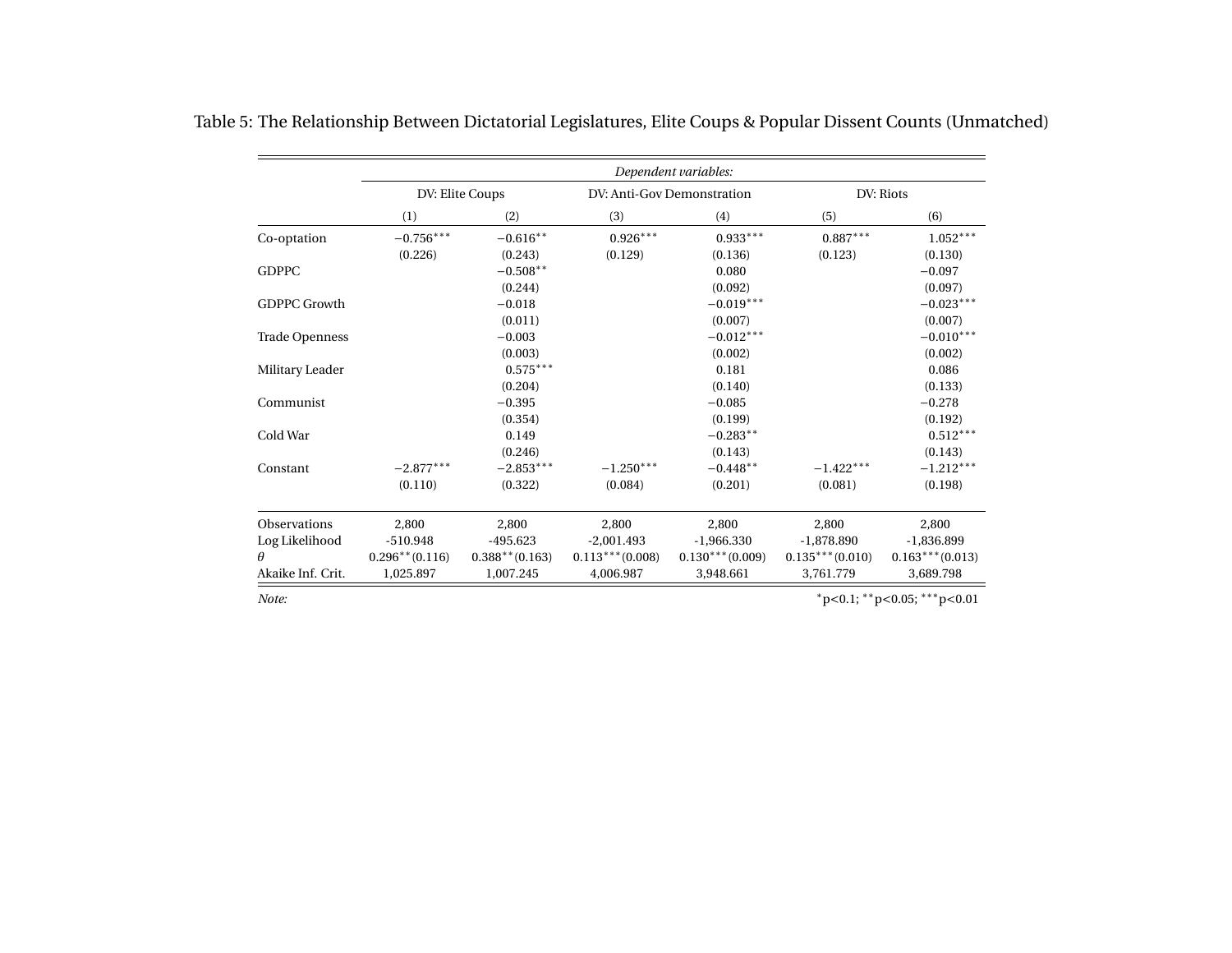|                       | Dependent variable: |                   |                   |                            |                   |                   |  |
|-----------------------|---------------------|-------------------|-------------------|----------------------------|-------------------|-------------------|--|
|                       |                     | DV: Elite Coups   |                   | DV: Anti-Gov Demonstration |                   | DV: Riots         |  |
|                       | (1)                 | (2)               | (3)               | (4)                        | (5)               | (6)               |  |
| Co-optation           | $-0.765***$         | $-0.716***$       | $0.234*$          | $0.291**$                  | $0.657***$        | $0.594***$        |  |
|                       | (0.248)             | (0.247)           | (0.138)           | (0.135)                    | (0.130)           | (0.129)           |  |
| <b>GDPPC</b>          |                     | $-1.049**$        |                   | $0.924***$                 |                   | 0.367             |  |
|                       |                     | (0.459)           |                   | (0.233)                    |                   | (0.224)           |  |
| <b>GDPPC Growth</b>   |                     | $-0.040**$        |                   | $-0.003$                   |                   | 0.004             |  |
|                       |                     | (0.019)           |                   | (0.012)                    |                   | (0.012)           |  |
| <b>Trade Openness</b> |                     | 0.003             |                   | $-0.016***$                |                   | $-0.011***$       |  |
|                       |                     | (0.003)           |                   | (0.002)                    |                   | (0.002)           |  |
| Military Leader       |                     | $0.989***$        |                   | 0.240                      |                   | 0.153             |  |
|                       |                     | (0.247)           |                   | (0.149)                    |                   | (0.143)           |  |
| Communist             |                     | 0.628             |                   | 0.050                      |                   | 0.002             |  |
|                       |                     | (0.488)           |                   | (0.261)                    |                   | (0.246)           |  |
| Cold War              |                     | $-0.039$          |                   | $-0.601***$                |                   | $-0.009$          |  |
|                       |                     | (0.237)           |                   | (0.146)                    |                   | (0.139)           |  |
| Constant              | $-2.765***$         | $-3.064***$       | $-0.685***$       | 0.026                      | $-1.309***$       | $-0.830***$       |  |
|                       | (0.133)             | (0.349)           | (0.093)           | (0.201)                    | (0.092)           | (0.195)           |  |
| Observations          | 2,800               | 2,800             | 2,800             | 2,800                      | 2,800             | 2,800             |  |
| Log Likelihood        | $-369.906$          | $-355.470$        | $-1,655.848$      | $-1,620.497$               | $-1,403.022$      | $-1,383.431$      |  |
| $\theta$              | $0.318**$ (0.145)   | $0.466**$ (0.236) | $0.136***(0.010)$ | $0.158***(0.012)$          | $0.186***(0.017)$ | $0.207***(0.019)$ |  |
| Akaike Inf. Crit.     | 743.812             | 726.941           | 3,315.696         | 3,256.993                  | 2,810.043         | 2,782.863         |  |

Table 6: The Relationship Between Dictatorial Legislatures, Elite Coups Popular Dissent (Matched)

<span id="page-11-0"></span>*Note:*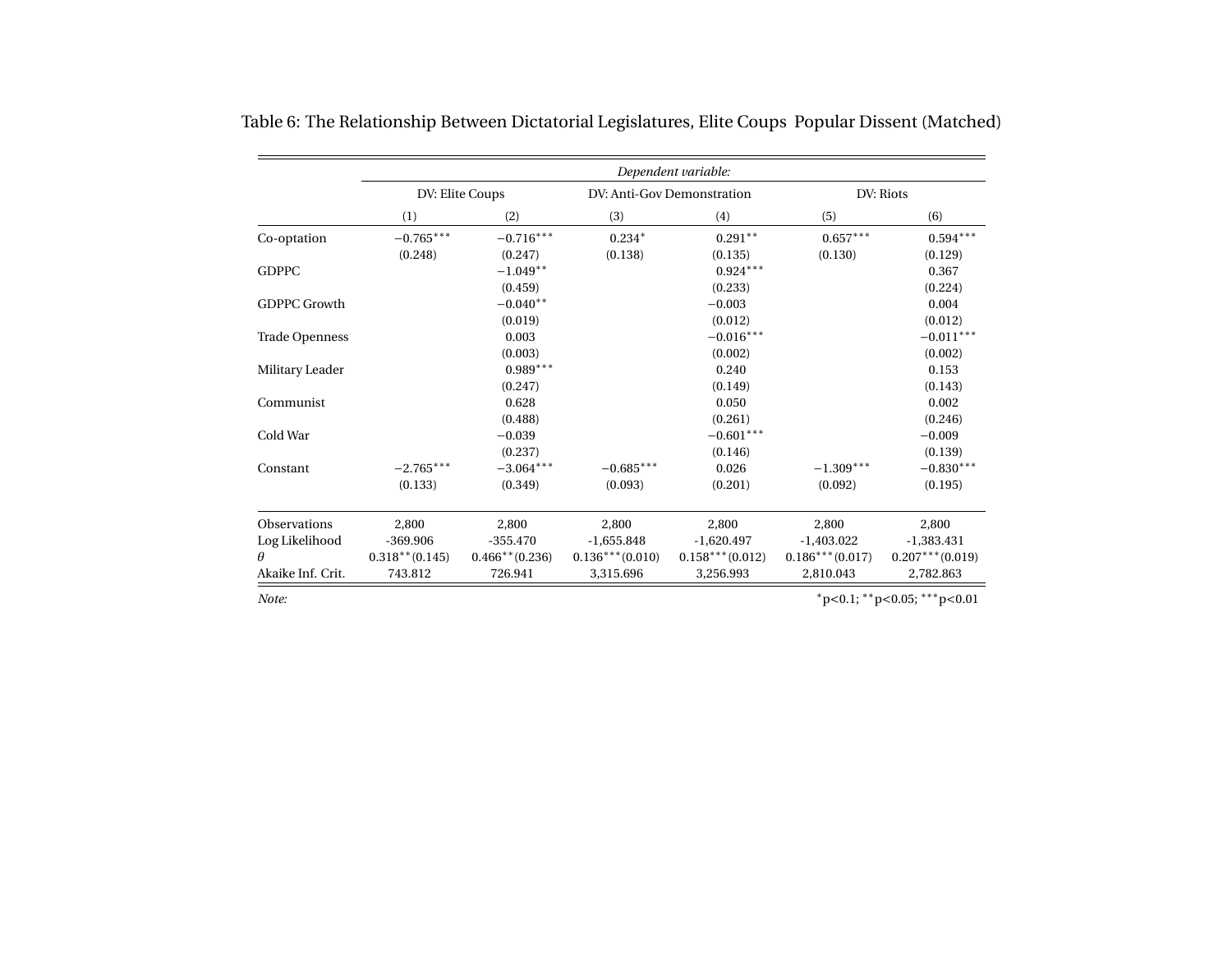|                                         |                 |             | Dependent variables:       |              |              |                                           |
|-----------------------------------------|-----------------|-------------|----------------------------|--------------|--------------|-------------------------------------------|
|                                         | DV: Elite Coups |             | DV: Anti-Gov Demonstration |              | DV: Riots    |                                           |
|                                         | (1)             | (2)         | (3)                        | (4)          | (5)          | (6)                                       |
| Co-optation                             | $-0.838***$     | $-0.736***$ | $0.564***$                 | $0.567***$   | $0.550***$   | $0.675***$                                |
|                                         | (0.238)         | (0.257)     | (0.110)                    | (0.118)      | (0.109)      | (0.119)                                   |
| Elite Coups <sub><math>t-1</math></sub> | $1.423***$      | $1.210***$  |                            |              |              |                                           |
|                                         | (0.285)         | (0.291)     |                            |              |              |                                           |
| <b>GDPPC</b>                            |                 | $-0.025**$  |                            | $-0.010$     |              | $-0.011*$                                 |
|                                         |                 | (0.010)     |                            | (0.006)      |              | (0.006)                                   |
| <b>GDPPC Growth</b>                     |                 | $-0.564**$  |                            | 0.057        |              | $-0.009$                                  |
|                                         |                 | (0.261)     |                            | (0.087)      |              | (0.092)                                   |
| <b>Trade Openness</b>                   |                 | $-0.002$    |                            | $-0.009***$  |              | $-0.008***$                               |
|                                         |                 | (0.003)     |                            | (0.002)      |              | (0.002)                                   |
| Military Leader                         |                 | $0.537***$  |                            | 0.037        |              | 0.072                                     |
|                                         |                 | (0.208)     |                            | (0.124)      |              | (0.123)                                   |
| Communist                               |                 | $-0.419$    |                            | $-0.139$     |              | $-0.180$                                  |
|                                         |                 | (0.377)     |                            | (0.178)      |              | (0.177)                                   |
| Cold War                                |                 | $-0.048$    |                            | $-0.268**$   |              | 0.212                                     |
|                                         |                 | (0.242)     |                            | (0.122)      |              | (0.130)                                   |
| Anti-Gov Demonstration $_{t-1}$         |                 |             | $1.615***$                 | $1.513***$   |              |                                           |
|                                         |                 |             | (0.118)                    | (0.120)      |              |                                           |
| $\text{Riots}_{t-1}$                    |                 |             |                            |              | $1.529***$   | $1.412***$                                |
|                                         |                 |             |                            |              | (0.118)      | (0.121)                                   |
| Constant                                | $-3.032***$     | $-2.862***$ | $-2.296***$                | $-1.554***$  | $-2.269***$  | $-1.912***$                               |
|                                         | (0.116)         | (0.317)     | (0.082)                    | (0.180)      | (0.081)      | (0.186)                                   |
| Observations                            | 2,799           | 2,799       | 2,799                      | 2,799        | 2,799        | 2.799                                     |
| Log Likelihood                          | $-458.281$      | $-442.794$  | $-1,112.837$               | $-1,091.988$ | $-1,120.131$ | $-1,098.179$                              |
| Akaike Inf. Crit.                       | 922.562         | 903.588     | 2,231.674                  | 2,201.976    | 2,246.262    | 2,214.358                                 |
| Note:                                   |                 |             |                            |              |              | $*_{p<0.1}$ ; $*_{p<0.05}$ ; $*_{p<0.01}$ |

<span id="page-12-0"></span>Table 7: The Relationship Between Dictatorial Legislatures, Elite Coups & Popular Dissent with a Lagged DV (Unmatched)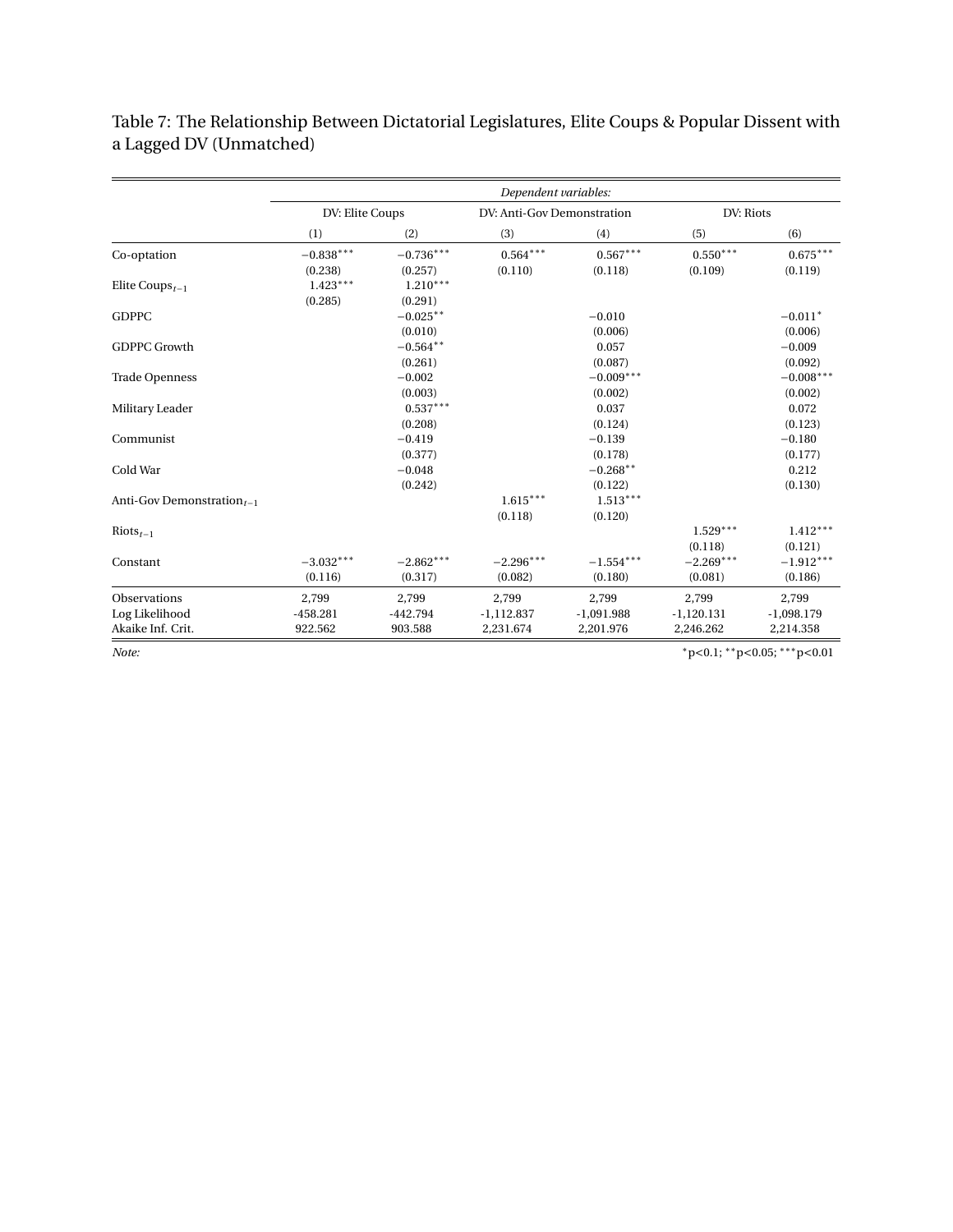<span id="page-13-0"></span>Table 8: The Relationship Between Dictatorial Legislatures, Elite Coups & Popular Dissent with a Lagged DV (Matched)

|                                         |                  |             | Dependent variables:       |             |             |                                           |
|-----------------------------------------|------------------|-------------|----------------------------|-------------|-------------|-------------------------------------------|
|                                         | DV: Elite Coupss |             | DV: Anti-Gov Demonstration |             | DV: Riotrs  |                                           |
|                                         | (1)              | (2)         | (3)                        | (4)         | (5)         | (6)                                       |
| Co-optation                             | $-1.029***$      | $-1.009***$ | $0.226*$                   | $0.231*$    | $0.336**$   | $0.354***$                                |
|                                         | (0.267)          | (0.269)     | (0.126)                    | (0.127)     | (0.132)     | (0.133)                                   |
| Elite Coups <sub><math>t-1</math></sub> | $1.156*$         | 0.836       |                            |             |             |                                           |
|                                         | (0.638)          | (0.654)     |                            |             |             |                                           |
| <b>GDPPC</b>                            |                  | $-0.805*$   |                            | $0.709***$  |             | $0.578**$                                 |
|                                         |                  | (0.482)     |                            | (0.233)     |             | (0.252)                                   |
| <b>GDPPC Growth</b>                     |                  | $-0.053***$ |                            | 0.001       |             | 0.0001                                    |
|                                         |                  | (0.019)     |                            | (0.012)     |             | (0.013)                                   |
| <b>Trade Openness</b>                   |                  | 0.004       |                            | $-0.005**$  |             | $-0.010***$                               |
|                                         |                  | (0.003)     |                            | (0.002)     |             | (0.002)                                   |
| Military Leader                         |                  | $1.004***$  |                            | 0.036       |             | 0.132                                     |
|                                         |                  | (0.255)     |                            | (0.143)     |             | (0.146)                                   |
| Communist                               |                  | 0.655       |                            | 0.156       |             | $-0.224$                                  |
|                                         |                  | (0.543)     |                            | (0.259)     |             | (0.275)                                   |
| Cold War                                |                  | $-0.469*$   |                            | $-0.675***$ |             | $-0.149$                                  |
|                                         |                  | (0.253)     |                            | (0.139)     |             | (0.143)                                   |
| Anti-Gov Demonstration $_{t-1}$         |                  |             | $1.364***$                 | $1.371***$  |             |                                           |
|                                         |                  |             | (0.135)                    | (0.139)     |             |                                           |
| $\text{Riots}_{t-1}$                    |                  |             |                            |             | $1.415***$  | $1.321***$                                |
|                                         |                  |             |                            |             | (0.147)     | (0.150)                                   |
| Constant                                | $-2.769***$      | $-3.004***$ | $-1.890***$                | $-1.548***$ | $-2.089***$ | $-1.655***$                               |
|                                         | (0.133)          | (0.353)     | (0.096)                    | (0.189)     | (0.102)     | (0.202)                                   |
| Observations                            | 2,799            | 2,799       | 2,799                      | 2,799       | 2,799       | 2,799                                     |
| Log Likelihood                          | $-299.330$       | $-283.333$  | $-773.971$                 | $-757.376$  | $-736.571$  | $-725.375$                                |
| Akaike Inf. Crit.                       | 604.660          | 584.666     | 1,553.943                  | 1,532.752   | 1,479.142   | 1,468.750                                 |
| Note:                                   |                  |             |                            |             |             | $*_{p<0.1}$ ; $*_{p<0.05}$ ; $*_{p<0.01}$ |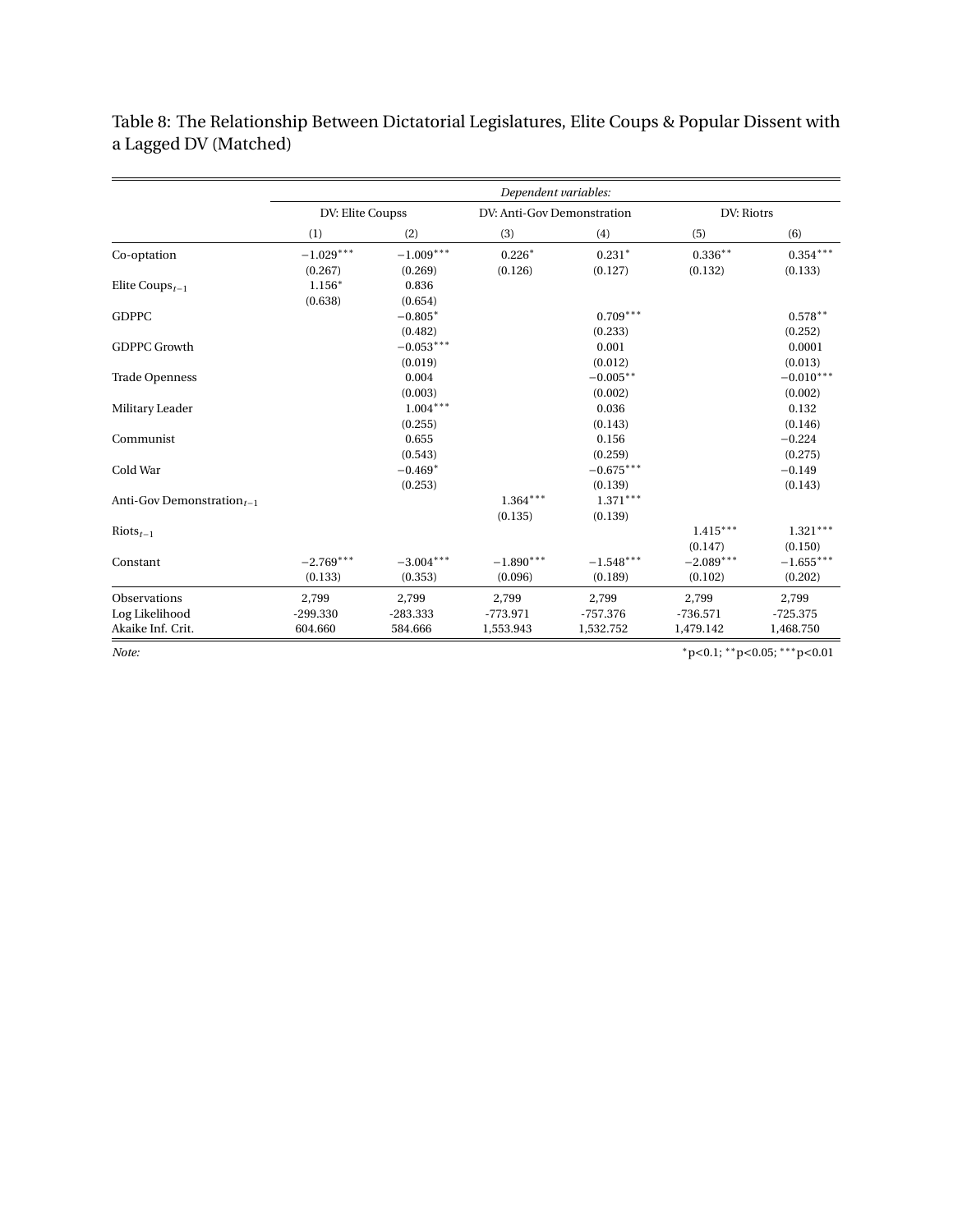<span id="page-14-0"></span>

|                        |                 |             |                           | Dependent variables: |              |              |
|------------------------|-----------------|-------------|---------------------------|----------------------|--------------|--------------|
|                        | DV: Elite Coups |             | DV: Anti-Gov Dmonstration |                      | DV: Riots    |              |
|                        | (1)             | (2)         | (3)                       | (4)                  | (5)          | (6)          |
| Co-optation            | $-0.680***$     | $-0.654***$ | $0.502***$                | $0.503***$           | $0.499***$   | $0.600***$   |
|                        | (0.242)         | (0.259)     | (0.109)                   | (0.119)              | (0.109)      | (0.120)      |
| $t_{Coups}$            | $-0.207***$     | $-0.198***$ |                           |                      |              |              |
|                        | (0.053)         | (0.054)     |                           |                      |              |              |
| $t_{Coups}^2$          | $0.009**$       | $0.009**$   |                           |                      |              |              |
|                        | (0.003)         | (0.003)     |                           |                      |              |              |
| $t_{Coups}^3$          | $-0.0001**$     | $-0.0001**$ |                           |                      |              |              |
|                        | (0.0001)        | (0.0001)    |                           |                      |              |              |
| <b>GDPPC</b>           |                 | $-0.023**$  |                           | $-0.009$             |              | $-0.010*$    |
|                        |                 | (0.011)     |                           | (0.006)              |              | (0.006)      |
| <b>GDPPC Growth</b>    |                 | $-0.470*$   |                           | 0.067                |              | $-0.003$     |
|                        |                 | (0.247)     |                           | (0.087)              |              | (0.092)      |
| <b>Trade Openness</b>  |                 | $-0.002$    |                           | $-0.008***$          |              | $-0.007***$  |
|                        |                 | (0.002)     |                           | (0.002)              |              | (0.002)      |
| Military Leader        |                 | $0.489**$   |                           | 0.032                |              | 0.075        |
|                        |                 | (0.207)     |                           | (0.124)              |              | (0.124)      |
| Communist              |                 | $-0.325$    |                           | $-0.128$             |              | $-0.115$     |
|                        |                 | (0.382)     |                           | (0.178)              |              | (0.177)      |
| Cold War               |                 | $-0.188$    |                           | $-0.279**$           |              | 0.116        |
|                        |                 | (0.246)     |                           | (0.122)              |              | (0.132)      |
| <i>t</i> Demonstration |                 |             | $-0.308***$               | $-0.297***$          |              |              |
|                        |                 |             | (0.034)                   | (0.035)              |              |              |
| $t^2_{Demonstration}$  |                 |             | $0.015***$                | $0.015***$           |              |              |
|                        |                 |             | (0.003)                   | (0.003)              |              |              |
| $t^3_{Demonstration}$  |                 |             | $-0.0002***$              | $-0.0002***$         |              |              |
|                        |                 |             | (0.0001)                  | (0.0001)             |              |              |
| $t_{Riots}$            |                 |             |                           |                      | $-0.297***$  | $-0.288***$  |
|                        |                 |             |                           |                      | (0.036)      | (0.036)      |
| $t^2_{Riots}$          |                 |             |                           |                      | $0.014***$   | $0.015***$   |
|                        |                 |             |                           |                      | (0.003)      | (0.003)      |
| $t^3_{Riots}$          |                 |             |                           |                      | $-0.0002***$ | $-0.0002***$ |
|                        |                 |             |                           |                      | (0.0001)     | (0.0001)     |
| Constant               | $-1.946***$     | $-1.801***$ | $-0.992***$               | $-0.353*$            | $-1.009***$  | $-0.733***$  |
|                        | (0.173)         | (0.345)     | (0.101)                   | (0.184)              | (0.099)      | (0.194)      |
| Observations           | 2,800           | 2,800       | 2,800                     | 2,800                | 2,800        | 2,800        |
| Log Likelihood         | $-446.725$      | $-434.860$  | $-1,115.546$              | $-1,096.245$         | $-1,110.467$ | $-1,093.737$ |
| Akaike Inf. Crit.      | 903.449         | 891.720     | 2,241.091                 | 2,214.490            | 2,230.934    | 2,209.474    |

Table 9: The Relationship Between Dictatorial Legislatures and Coups & Popular Dissent by Third Order Polynomial Time Counter(Unmatched)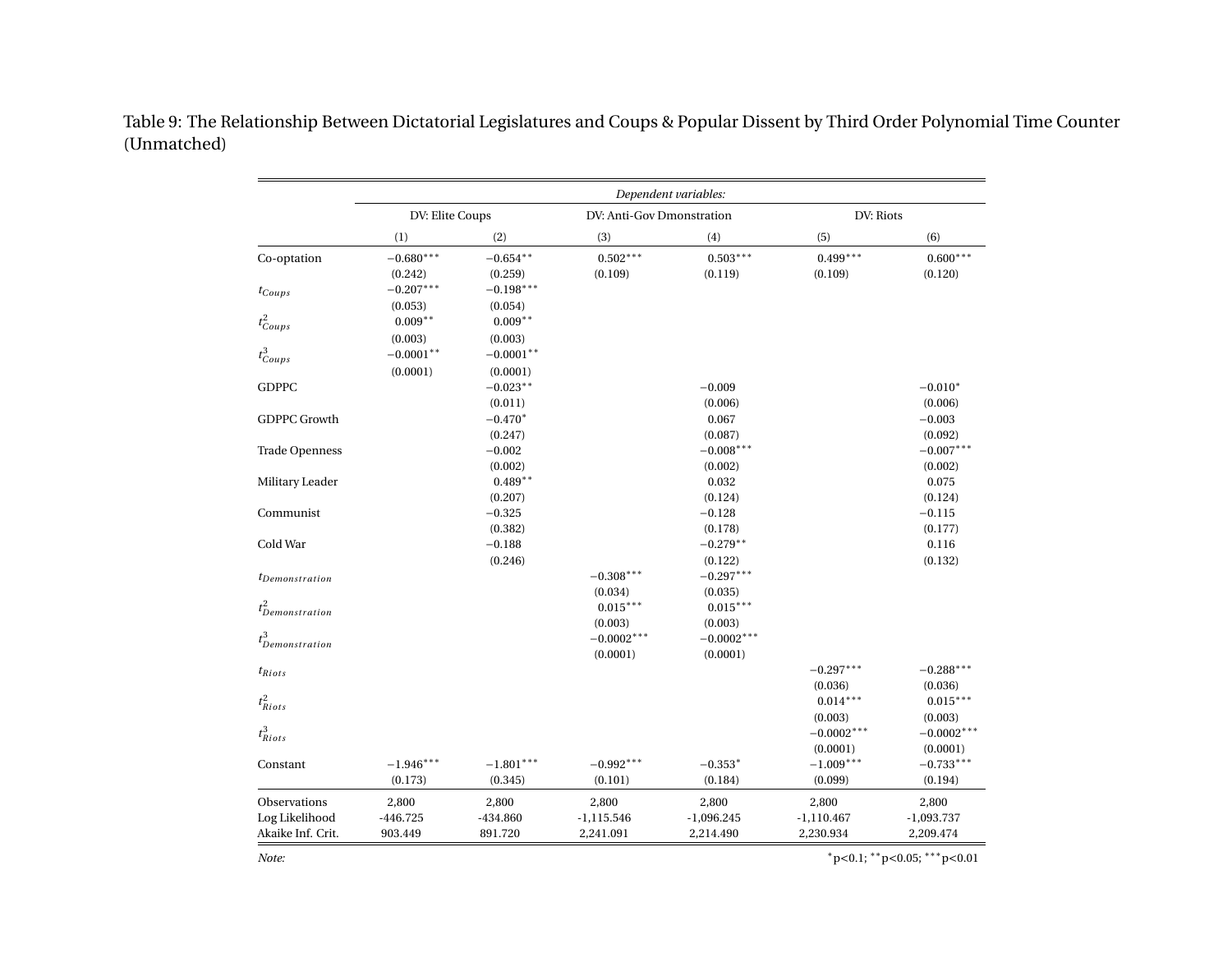Table 10: The Relationship Between Dictatorial Legislatures and Coups & Popular Dissent by Third Order Polynomial Time Counter(Matched)

<span id="page-15-0"></span>

|                                                     |                                |                                |                                  | Dependent variables:             |                                    |                                  |
|-----------------------------------------------------|--------------------------------|--------------------------------|----------------------------------|----------------------------------|------------------------------------|----------------------------------|
|                                                     | DV:Elite Coups                 |                                | DV: Anti-Gov Demonstration       |                                  | DV: Riots                          |                                  |
|                                                     | (1)                            | (2)                            | (3)                              | (4)                              | (5)                                | (6)                              |
| Co-optation                                         | $-0.895***$<br>(0.264)         | $-0.862***$<br>(0.267)         | 0.102<br>(0.120)                 | 0.130<br>(0.122)                 | $0.180\,$<br>(0.124)               | $0.213*$<br>(0.126)              |
| $t_{Coups}$                                         | $-0.124*$<br>(0.064)           | $-0.096$<br>(0.065)            |                                  |                                  |                                    |                                  |
| $t_{Coups}^2$                                       | $0.007*$<br>(0.004)            | 0.005<br>(0.004)               |                                  |                                  |                                    |                                  |
| $t_{Coups}^3$                                       | $-0.0001*$<br>(0.0001)         | $-0.0001$<br>(0.0001)          |                                  |                                  |                                    |                                  |
| <b>GDPPC</b>                                        |                                | $-0.701$<br>(0.484)            |                                  | $0.477**$<br>(0.212)             |                                    | 0.209<br>(0.219)                 |
| <b>GDPPC Growth</b>                                 |                                | $-0.048***$<br>(0.018)         |                                  | 0.007<br>(0.011)                 |                                    | 0.008<br>(0.012)                 |
| <b>Trade Openness</b>                               |                                | 0.003<br>(0.003)               |                                  | $-0.008***$<br>(0.002)           |                                    | $-0.008***$<br>(0.002)           |
| Military Leader                                     |                                | $0.905***$<br>(0.252)          |                                  | $0.379***$<br>(0.136)            |                                    | $0.336**$<br>(0.140)             |
| Communist<br>Cold War                               |                                | 0.528<br>(0.546)<br>$-0.429*$  |                                  | 0.152<br>(0.245)<br>$-0.664***$  |                                    | $-0.167$<br>(0.251)<br>$-0.247*$ |
|                                                     |                                | (0.254)                        | $-0.345***$                      | (0.136)<br>$-0.339***$           |                                    | (0.138)                          |
| <i>t</i> Demonstration                              |                                |                                | (0.042)<br>$0.020***$            | (0.043)<br>$0.020***$            |                                    |                                  |
| $t^2_{Demonstration}$<br>$t^3_{Demonstration}$      |                                |                                | (0.004)<br>$-0.0003***$          | (0.004)<br>$-0.0003***$          |                                    |                                  |
| $t_{Riots}$                                         |                                |                                | (0.0001)                         | (0.0001)                         | $-0.326***$                        | $-0.318***$                      |
| $t^2_{Riots}$                                       |                                |                                |                                  |                                  | (0.043)<br>$0.017***$              | (0.044)<br>$0.017***$            |
| $t_{Riots}^3$                                       |                                |                                |                                  |                                  | (0.004)<br>$-0.0003***$            | (0.004)<br>$-0.0003***$          |
| Constant                                            | $-2.236***$<br>(0.237)         | $-2.537***$<br>(0.403)         | $-0.626***$<br>(0.101)           | $-0.201$<br>(0.195)              | (0.0001)<br>$-0.696***$<br>(0.108) | (0.0001)<br>$-0.322$<br>(0.208)  |
| Observations<br>Log Likelihood<br>Akaike Inf. Crit. | 2,800<br>$-321.909$<br>653.818 | 2,800<br>$-306.694$<br>635.388 | 2,800<br>$-868.857$<br>1,747.714 | 2,800<br>$-845.463$<br>1,712.927 | 2,800<br>$-817.133$<br>1,644.266   | 2,800<br>$-802.403$<br>1,626.805 |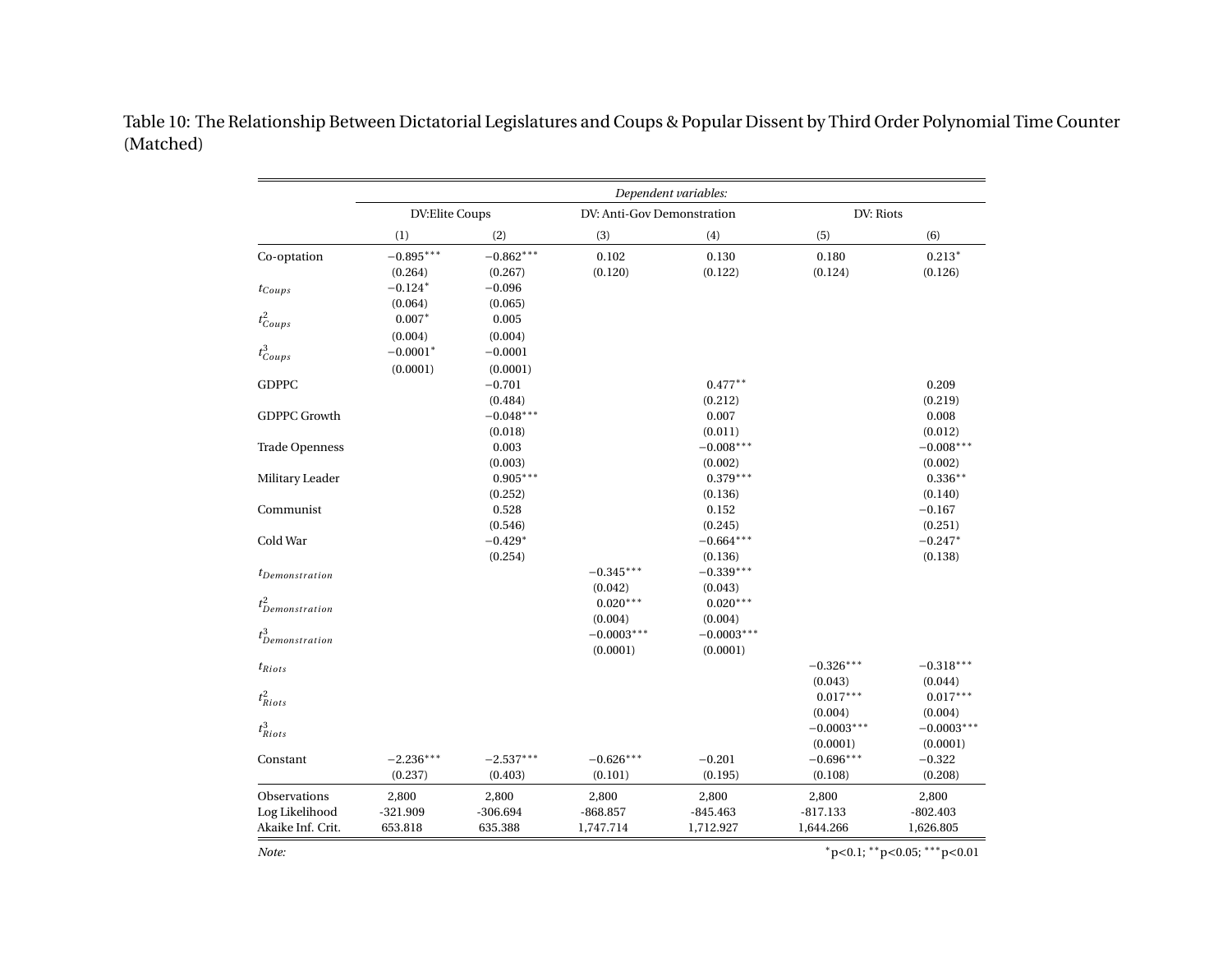| Table 11: The Relationship Between Dictatorial Legislatures, Elite Coups & Popular Dissent with Clustered SEs (Matched) |  |  |
|-------------------------------------------------------------------------------------------------------------------------|--|--|
|                                                                                                                         |  |  |

|                       |                 |                 |                            | Dependent variables: |                 |                 |
|-----------------------|-----------------|-----------------|----------------------------|----------------------|-----------------|-----------------|
|                       | DV: Elite Coups |                 | DV: Anti-Gov Demonstration |                      | Dv: Riots       |                 |
|                       | (1) Unmatched   | (2) Matched     | (3) Unmatched              | (4) Matched          | (5) Unmatched   | (6) Matched     |
| Co-optation           | $-0.894*$       | $-0.883*$       | 0.377                      | 0.380                | $0.740***$      | $0.748***$      |
|                       | (0.378)         | (0.373)         | (0.236)                    | (0.236)              | (0.218)         | (0.218)         |
| <b>GDPPC</b>          | $-0.0297*$      | $-0.0304*$      | $-0.018$                   | $-0.0109$            | $-0.00803$      | $-0.00867$      |
|                       | (0.0135)        | (0.0136)        | (0.0106)                   | (0.0105)             | (0.00960)       | (0.00989)       |
| GDPPC Growth          | $-0.554$        | $-0.552$        | 0.0556                     | 0.0563               | $-0.105$        | $-0.103$        |
|                       | (0.339)         | (0.340)         | (0.205)                    | (0.206)              | (0.160)         | (0.159)         |
| <b>Trade Openness</b> | $-0.00225$      | $-0.00213$      | $-0.00691*$                | $-0.00687*$          | $-0.00622**$    | $-0.00606**$    |
|                       | (0.00258)       | (0.00256)       | (0.00271)                  | (0.00272)            | (0.00189)       | (0.00187)       |
| Military Leader       | $0.616*$        | $0.622*$        | 0.135                      | 0.138                | 0.169           | 0.179           |
|                       | (0.304)         | (0.305)         | (0.229)                    | (0.233)              | (0.225)         | (0.226)         |
| Communist             | $-0.487$        | $-0.469$        | $-0.367$                   | $-0.362$             | $-0.101$        | $-0.0837$       |
|                       | (0.356)         | (0.357)         | (0.425)                    | (0.421)              | (0.291)         | (0.287)         |
| Cold War              | $-0.0616$       | $-0.0166$       | $-0.796***$                | $-0.790***$          | 0.0977          | 0.125           |
|                       | (0.322)         | (0.320)         | (0.221)                    | (0.218)              | (0.203)         | (0.206)         |
| Constant              | $-1.495***$     | $-2.681***$     | $-0.776***$                | $-1.808***$          | $-0.985***$     | $-0.874**$      |
|                       | (0.149)         | (0.503)         | (0.159)                    | (0.517)              | (0.149)         | (0.435)         |
| <b>Observations</b>   | 2800            | 2800            | 2800                       | 2800                 | 2800            | 2800            |
| $\sigma$              | $-0.737(0.524)$ | $-0.738(0.523)$ | $0.450*(0.216)$            | $0.448*(0.215)$      | $-0.203(0.250)$ | $-0.217(0.251)$ |
| Akaike Inf. Crit.     | 910.1           | 911.9           | 2139.4                     | 2141.4               | 2279.2          | 2286.5          |

<span id="page-16-0"></span> 911.9 2139.4 2141.4 2279.2 2286.5 *Note:* Regression coefficients shown with robust standard errors in parentheses (standard erreors for the random effects models are clustered by country). *<sup>∗</sup>*p*<*0.1; *∗∗*p*<sup>&</sup>lt;*0.05; *∗∗∗*p*<*0.01